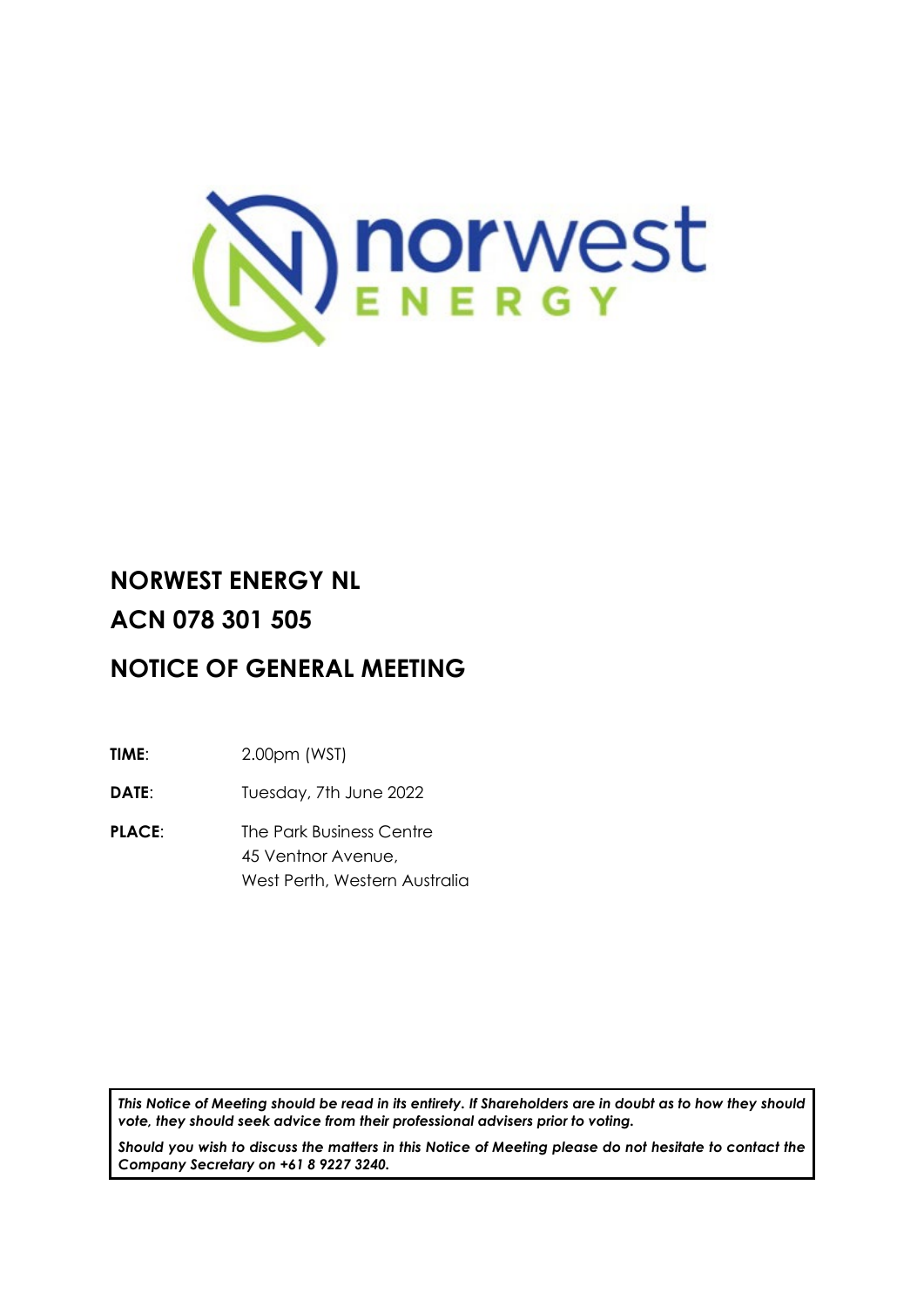# **IMPORTANT NOTICE**

### *Covid-19*

Should there be restrictions on indoor gatherings in Western Australia at the time of the General Meeting as a result of the COVID-19 Pandemic, the Company encourages shareholders NOT TO ATTEND THE GENERAL MEETING IN PERSON and to vote by proxy or on-line and attend by electronic means provided.

Please note that the Company will strictly comply with any applicable limitations on indoor gatherings in force at the time of the General Meeting. If any restrictions are in force at the time of the General Meeting voting by you at the General Meeting will not be possible if entry is denied to you unless a proxy is appointed by you and is in attendance at the meeting or you vote on-line.

If submitting a proxy form, it is strongly recommended that the chair is appointed as your proxy to ensure the proxy will be in attendance at the General Meeting. It is also recommended that you direct your proxy how to vote on the voting form.

### *Meeting Process*

The General Meeting is being run as a physical meeting.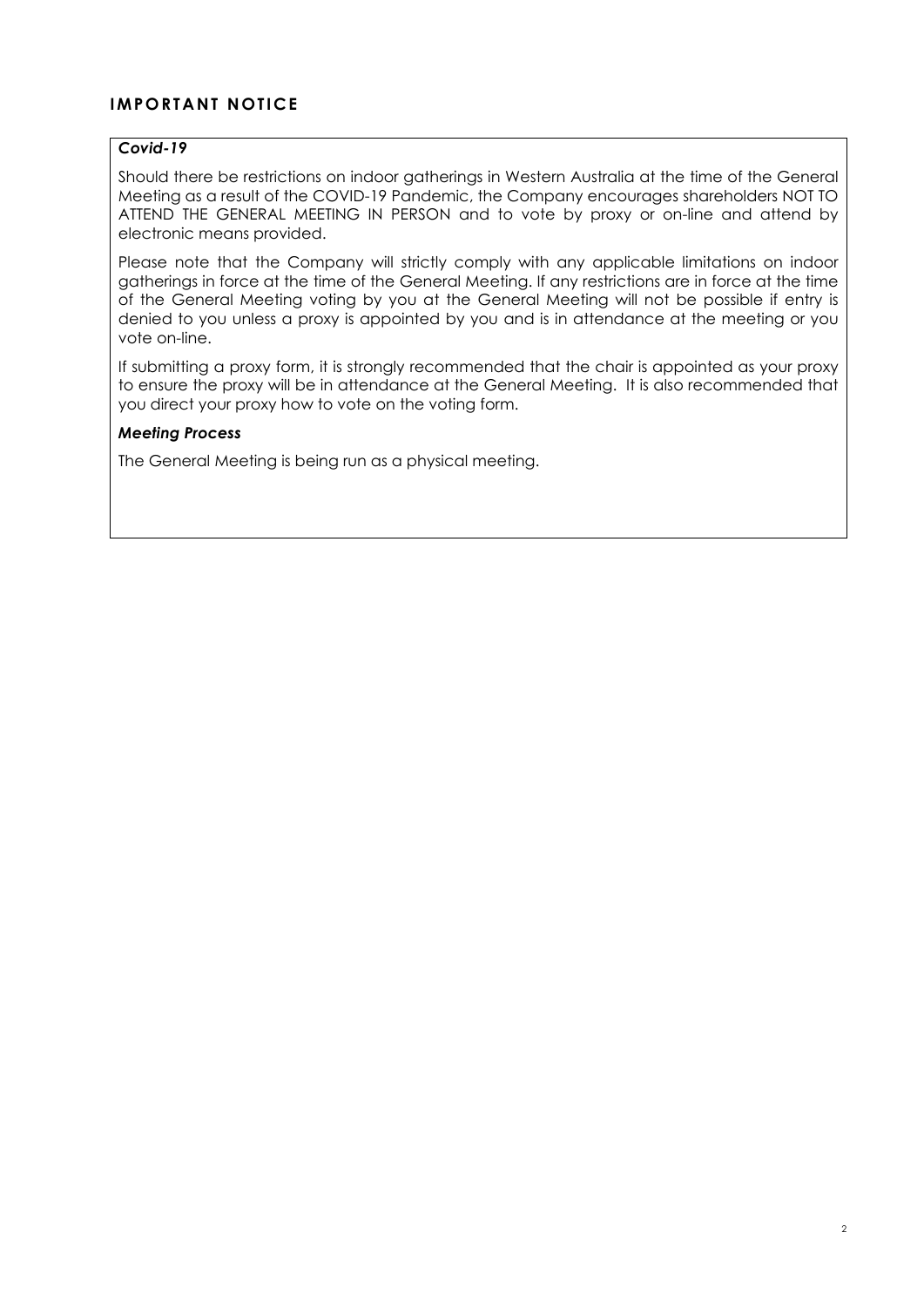# **CONTENTS**

| 5               |
|-----------------|
| $\overline{7}$  |
| 13              |
| $\overline{14}$ |
| 17              |
| 18              |
| 19              |
|                 |

# **IMPORTANT INFORMATION**

#### **Time and place of Meeting**

Notice is given that the Meeting will be held at 2.00pm (WST) on Tuesday, 7<sup>th</sup> June 2022 at:

The Park Business Centre 45 Ventnor Avenue WEST PERTH WA 6005

#### **Your vote is important**

The business of the Meeting affects your shareholding, and your vote is important.

#### **Voting eligibility**

The Directors have determined pursuant to Regulation 7.11.37 of the *Corporations Regulations 2001* (Cth) that the persons eligible to vote at the Meeting are those that are registered Shareholders at 5.00pm (WST) Sunday, 5<sup>th</sup> June 2022.

#### **Voting in person (or by Attorney)**

To vote in person, attend the Meeting at the time, date and place set out above. Attorneys should bring with them an original or certified copy of the Power of Attorney under which they have been authorised to attend and vote at the Meeting. Should there be restrictions on indoor gatherings in Western Australia at the time of the General Meeting as a result of the COVID-19 Pandemic, the Company encourages shareholders NOT TO ATTEND THE GENERAL MEETING IN PERSON and to vote by proxy or on-line and attend by electronic means provided.

#### **Voting by Corporation**

A Shareholder that is a corporation may appoint an individual to act as its representative and vote in person at the Meeting. The appointment must comply with the requirements of section 250D of the Corporations Act. The representative should bring to the Meeting evidence of his or her appointment, including any authority under which it is signed.

#### **Voting by Poll**

Shareholders are advised that all Resolutions to be considered at the General Meeting will be put to a poll, in accordance with the provisions of the Company's Constitution.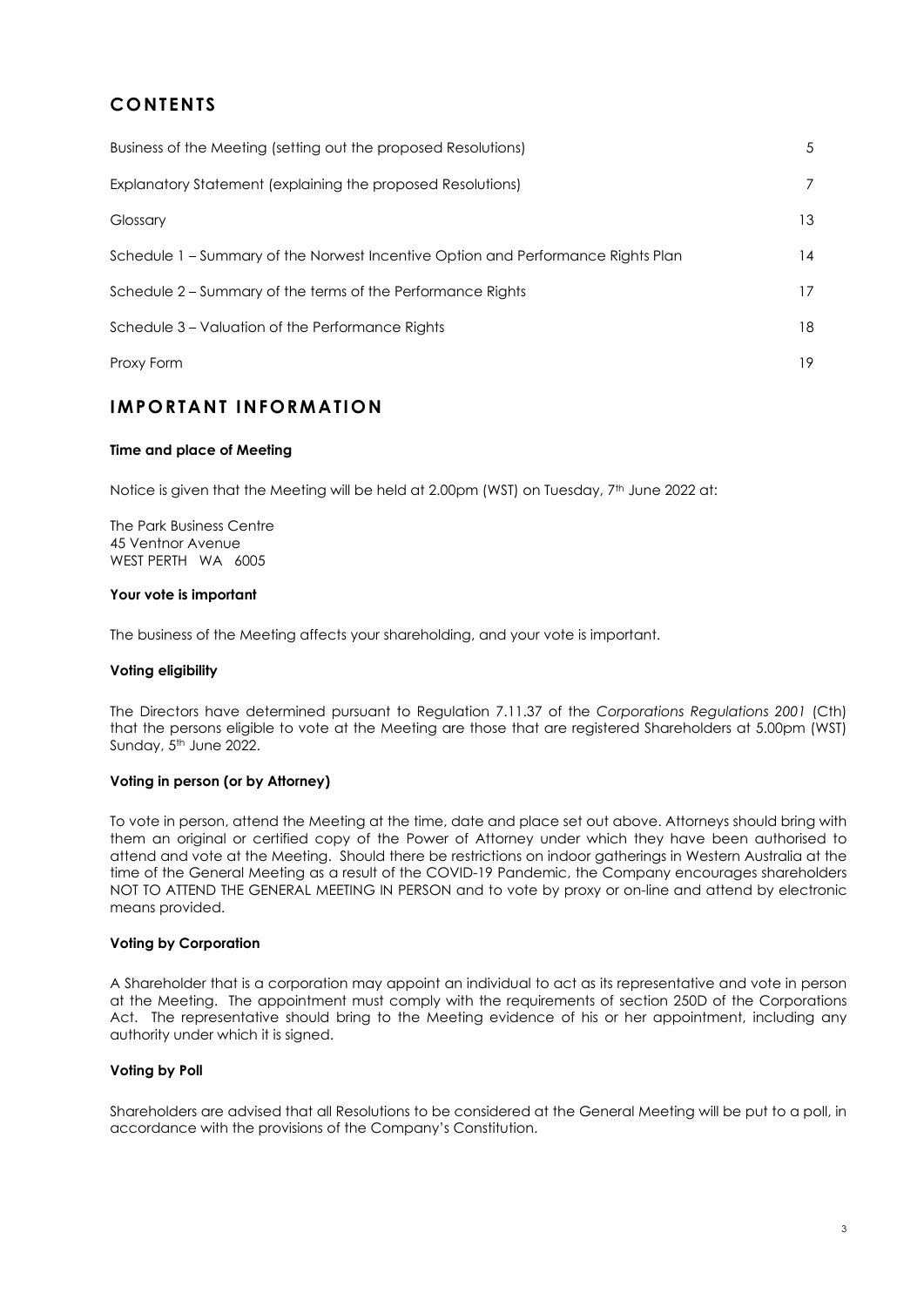#### **Voting by proxy**

To vote by proxy, please refer to the personalised Proxy Form enclosed with the Letter to Shareholders, sent under separate mail, for instructions on how to vote by Proxy. Complete the Proxy Form online or return the personalised form by the time and in accordance with the instructions set out on the Proxy Form.

In accordance with section 249L of the Corporations Act, Shareholders are advised that:

- each Shareholder has a right to appoint a proxy;
- the proxy need not be a Shareholder of the Company; and
- a Shareholder that is entitled to cast two or more votes may appoint two proxies and may specify the proportion or number of votes each proxy is appointed to exercise. If the member appoints two proxies and the appointment does not specify the proportion or number of the member's votes, then in accordance with section 249X(3) of the Corporations Act, each proxy may exercise onehalf of the votes.

To be effective, proxies must be received by Sunday, 2:00pm (WST) on 5<sup>th</sup> June 2022. Proxies lodged after this time will be invalid.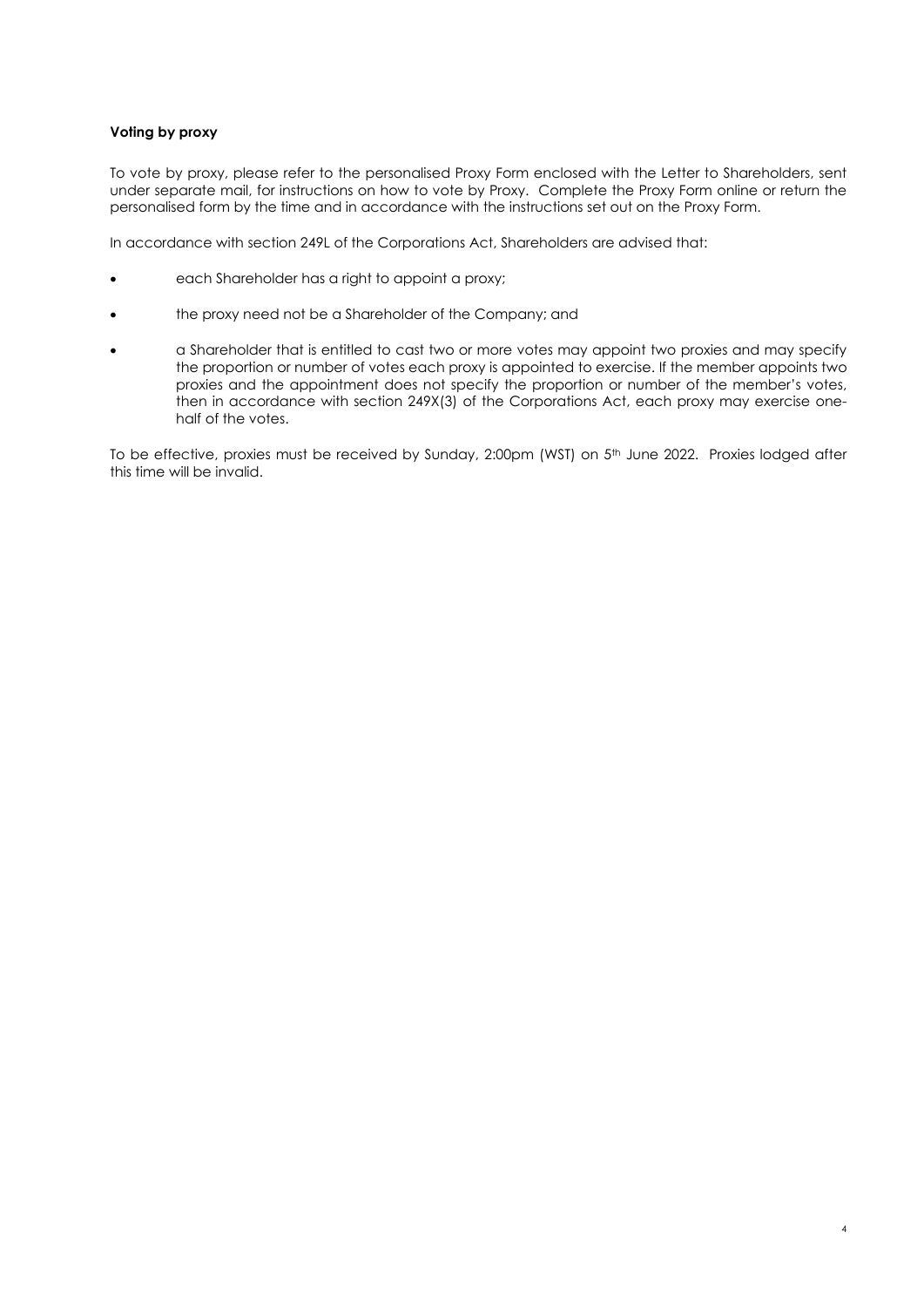# **BUSINESS OF THE MEETING**

#### **AGENDA**

#### **1 RESOLUTION 1 – RATIFICATION OF PRIOR ISSUE OF SECURITIES**

To consider and, if thought fit, to pass, with or without amendment, the following resolution as an ordinary resolution:

*"That, for the purposes of Listing Rule 7.4 and for all other purposes, Shareholders ratify the issue of 465,545,550 Shares on the terms and conditions set out in the Explanatory Statement."*

**Voting Exclusion:** The Company will disregard any votes cast in favour of the Resolution by or on behalf of a person who participated in the issue or is a counterparty to the agreement being approved and any associate of that person or those persons. However, this does not apply to a vote cast in favour of a resolution by:

- a) a person as a proxy or attorney for a person who is entitled to vote on the resolution, in accordance with directions given to the proxy or attorney to vote on the resolution in that way; or
- b) the chair of the meeting as proxy or attorney for a person who is entitled to vote on the resolution, in accordance with a direction given to the chair to vote on the resolution as the chair decides; or
- c) a holder acting solely in a nominee, trustee, custodial or other fiduciary capacity on behalf of a beneficiary provided the following conditions are met:
	- (i) the beneficiary provides written confirmation to the holder that the beneficiary is not excluded from voting, and is not an associate of a person excluded from voting, on the resolution; and
	- (ii) the holder votes on the resolution in accordance with directions given by the beneficiary to the holder to vote in that way.

#### **2 RESOLUTION 2 – AWARD OF PERFORMANCE RIGHTS TO RELATED PARTY MR IAIN PETER SMITH**

To consider and, if thought fit, to pass, with or without amendment, the following resolution as an ordinary resolution:

*"That, for the purposes of Listing Rules 10.14 and 10.19, sections 200B and 200E of the Corporations Act and*  for all other purposes, approval is given for the Company to *issue* 30 million Performance Rights to Director Mr *Iain Peter Smith (or his permitted nominee) on the terms and conditions set out in the Explanatory Statement."*

**Voting Exclusion:** The Company will disregard any votes cast in favour of the Resolution by or on behalf of a person referred to in ASX Listing Rules 10.14.1, 10.14.2 or 10.14.3 who is eligible to participate in the Plan and any of their associates. However, this does not apply to a vote cast in favour of a resolution by:

- a) a person as a proxy or attorney for a person who is entitled to vote on the resolution, in accordance with directions given to the proxy or attorney to vote on the resolution in that way; or
- b) the chair of the meeting as proxy or attorney for a person who is entitled to vote on the resolution, in accordance with a direction given to the chair to vote on the resolution as the chair decides; or
- c) a holder acting solely in a nominee, trustee, custodial or other fiduciary capacity on behalf of a beneficiary provided the following conditions are met:
	- (i) the beneficiary provides written confirmation to the holder that the beneficiary is not excluded from voting, and is not an associate of a person excluded from voting, on the resolution; and
	- (ii) the holder votes on the resolution in accordance with directions given by the beneficiary to the holder to vote in that way.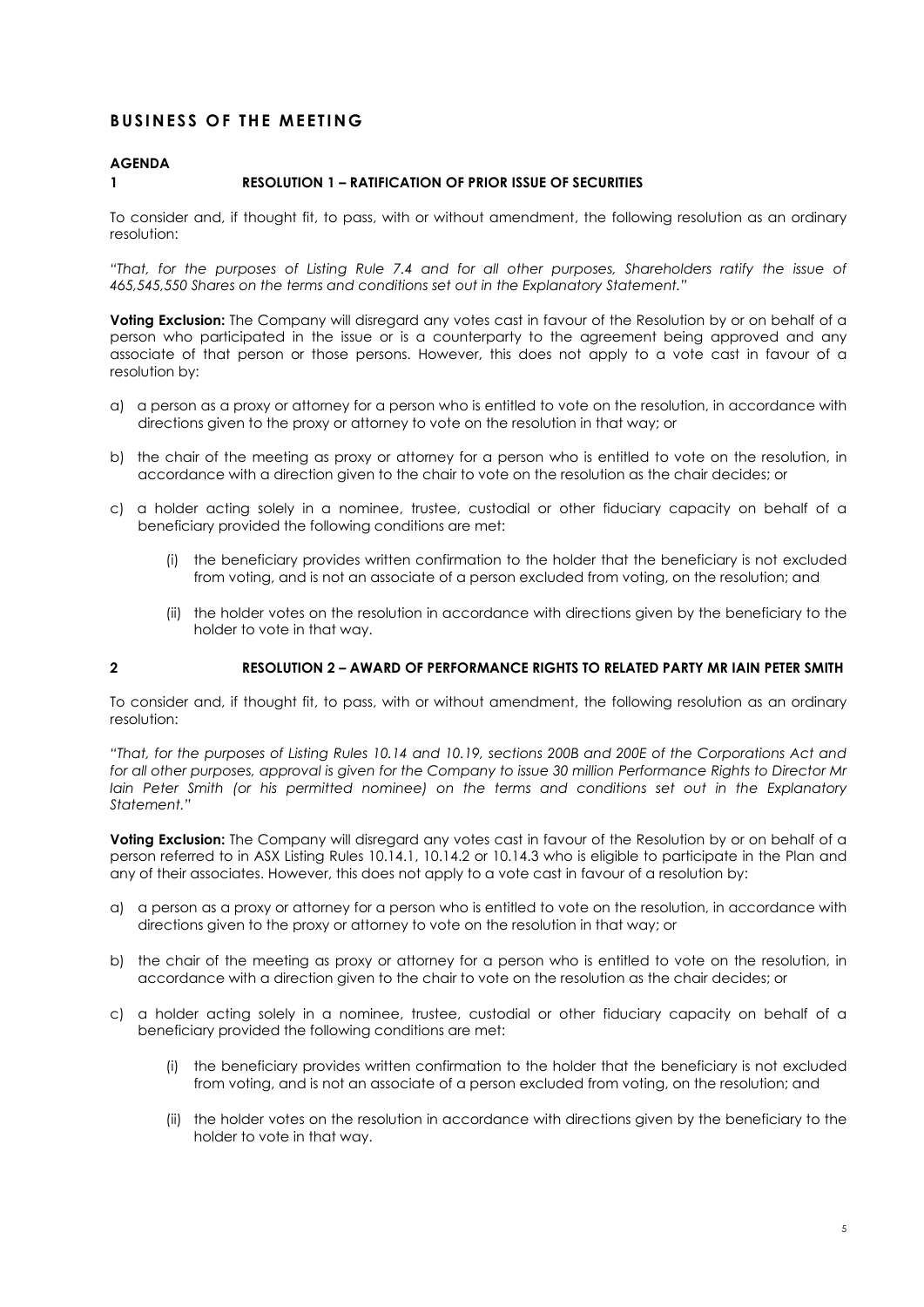**Voting Prohibition Statement:** A person appointed as a proxy must not vote on the basis of that appointment, on this Resolution if:

- a) the proxy is either:
	- (i) a member of the Key Management Personnel; or
	- (ii) a Closely Related Party of such a member; and
- b) the appointment does not specify the way the proxy is to vote on this Resolution.

However, the above prohibition does not apply if:

- c) the proxy is the Chair; and
- d) the appointment expressly authorises the Chair to exercise the proxy even though this Resolution is connected directly or indirectly with remuneration of a member of the Key Management Personnel.

**Dated: 3rd May 2022 By order of the Board**

Q

**Jo-Ann Long Company Secretary**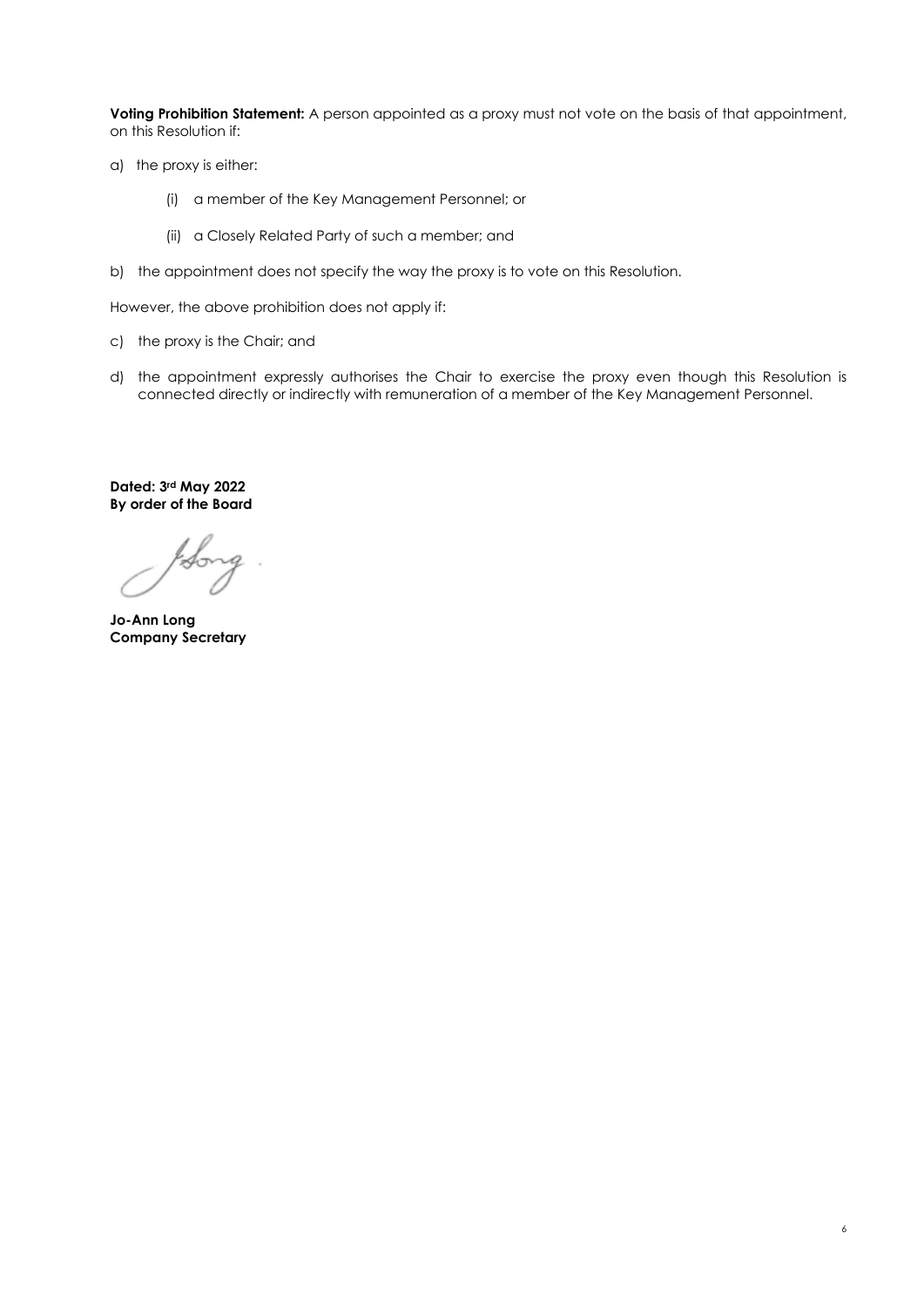### **EXPLA N ATORY STATEMEN T**

This Explanatory Statement has been prepared to provide information which the Directors believe to be material to Shareholders in deciding whether or not to pass the Resolutions.

#### **RESOLUTION 1 – RATIFICATION OF A PRIOR ISSUE OF SECURITIES**

#### **1.1 Background**

As announced by the Company to ASX on  $6<sup>th</sup>$  April 2022, the Company announced a placement of 465,545,550 Shares to professional and sophisticated investors at an issue price of \$0.033 per Share (**Placement**) (**Placement Shares**) under the Company's placement capacity afforded Listing Rule 7.1A.

Resolution 1 seeks Shareholder ratification pursuant to Listing Rule 7.4 for the issue of 465,545,550 Placement Shares.

#### **1.2 Listing Rule 7.1A**

Broadly speaking, and subject to a number of exceptions, Listing Rule 7.1 limits the amount of equity securities that a listed company can issue without approval of its shareholders over any 12 month period to 15% of the fully paid ordinary shares it had on issue at the start of that period.

Listing Rule 7.4 sets out an exception to Listing Rule 7.1. It provides that where a company in general meeting ratifies the previous issue of securities made pursuant to Listing Rule 7.1 (and provided that the previous issue did not breach Listing Rule 7.1) those securities will be deemed to have been made with shareholder approval for the purpose of Listing Rule 7.1.

Listing Rule 7.1A provides that, in addition to issues permitted without prior shareholder approval under Listing Rule 7.1, an entity that is eligible and obtains shareholder approval under Listing Rule 7.1A may issue or agree to issue during the period the approval is valid a number of quoted equity securities which represents 10% of the number of fully paid ordinary securities on issue at the commencement of that 12-month period as adjusted in accordance with the formula in Listing Rule 7.1.

Where an eligible entity obtains shareholder approval to increase its placement capacity under Listing Rule 7.1A then any ordinary securities issued under that additional placement capacity:

- (a) will not be counted in variable "A" in the formula in Listing Rule 7.1A; and
- (b) are counted in variable "E",

until their issue has been ratified under Listing Rule 7.4 (and provided that the previous issue did not breach Listing Rule 7.1A or 12-months has passed since their issue.

By ratifying the issue, the subject of Resolution 1, the base figure (i.e. variable "A") in which the Company's 15% and 10% annual placement capacities are calculated will be a higher number which in turn will allow a proportionately higher number of securities to be issued without prior Shareholder approval.

#### **1.3 Technical information required by Listing Rule 14.1A**

If Resolution 1 is passed, the Placement Shares will be excluded in calculating the Company's 10% placement capacity under Listing Rule 7.1A, effectively increasing the number of equity securities it can issue without Shareholder approval over the 12-month period following the issue date.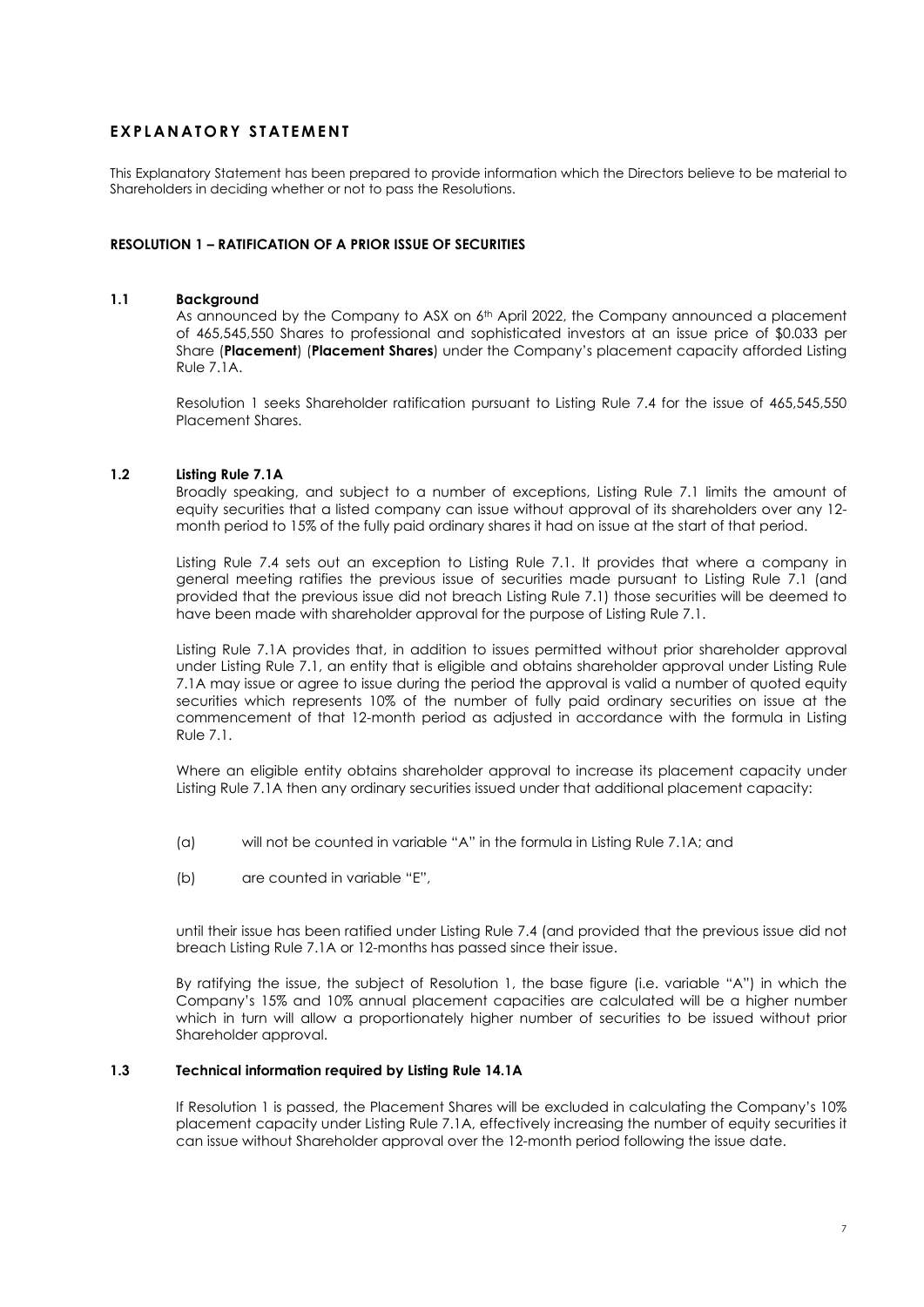If Resolution 1 is not passed, the Placement Shares will be included in calculating the Company's 10% placement capacity under Listing Rule 7.1A, effectively decreasing the number of equity securities it can issue without Shareholder approval over the 12-month period following the issue date.

#### **1.4 Technical information required by Listing Rule 7.5**

Pursuant to and in accordance with Listing Rule 7.5, the following information is provided in relation to the ratification of the Placement Shares:

- (a) the Shares were issued to clients of EurozHartleys and a substantial shareholder of the Company. In accordance with paragraph 7.4 of ASX Guidance Note 21, the Company confirms that none of the issuees were:
	- (i) related parties of the Company, members of the Company's Key Management Personnel, substantial holders, advisors of the Company or any associate of any of these parties; and
	- (ii) issued more that 1% of the issued capital of the Company,

except substantial holder Mineral Resources Ltd who was issued 1.3% of the issued capital of the Company to maintain its current shareholding percentage interest in the Company of approximately 17.5%.

- (b) a total of 465,545,550 Shares were issued pursuant to the Company's placement capacity under Listing Rule 7.1A;
- (c) the Shares issued were all fully paid ordinary shares in the capital of the Company issued on the same terms and conditions as the Company's existing Shares;
- (d) the Shares were issued on 14<sup>th</sup> April 2022;
- (e) the issue price was 3.3 cents per Share, raising \$15,363,003 (before costs);
- (f) the funds raised from this issue are planned to be used for the following:
	- (i) Completion of Lockyer Deep-1 gas discovery well, as a future production well;
	- (ii) 2D and 3D seismic surveys within EP368 and EP426;
	- (iii) 2 x Lockyer Deep appraisal wells;
	- (iv) 1 x exploration well; and
	- (v) General working capital;
- (g) the Company has not spent any of the funds raised from the Placement;
- (h) the Share were not issued under an Agreement.

#### **1.5 Additional Information**

The Board recommends that Shareholders vote in favour of Resolution 1.

The Chairperson intends to exercise all available proxies in favour of Resolution 1.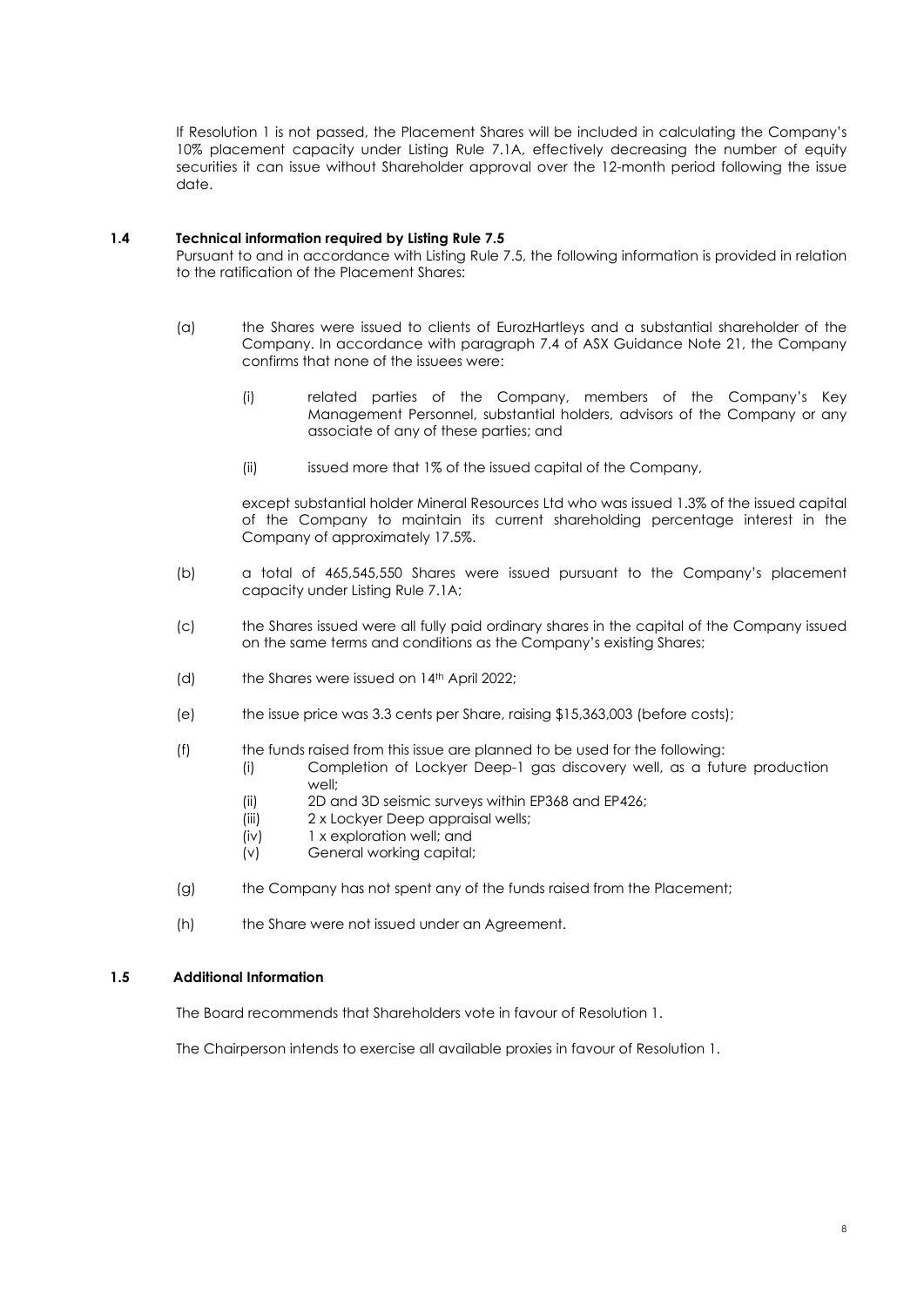#### **RESOLUTION 2 – AWARD OF PERFORMANCE RIGHTS TO RELATED PARTY MR IAIN PETER SMITH**

#### **2.1 Background**

The Company has agreed, subject to obtaining Shareholder approval, to award 30 million Performance Rights to Director Mr Iain Peter Smith on the terms and conditions set out below (Performance Rights).

The Performance Rights are being offered and will be granted under the Norwest Incentive Option and Performance Rights Plan (**Plan**).

Please refer to Schedule 1 for a summary of the terms of the Plan.

Refer to Schedule 2 for a summary of the material terms of the Performance Rights.

Resolution 2 seeks Shareholder approval for the award of the Performance Rights to Mr Smith.

#### **2.2 Chapter 2E of the Corporations Act**

For a public company, or an entity that the public company controls, to give a financial benefit to a related party of the public company, the public company or entity must:

- (a) obtain the approval of the public company's members in the manner set out in sections 217 to 227 of the Corporations Act; and
- (b) give the benefit within 15 months following such approval,

unless the giving of the financial benefit falls within an exception set out in sections 210 to 216 of the Corporations Act.

The grant of Performance Rights constitutes giving a financial benefit and Mr Smith is a related party of the Company by virtue of being a Director. Any nominee of Mr Smith to receive the Performance Rights would be a related party by virtue of being an associate of Mr Smith.

The Directors (other than Mr Smith who has a material personal interests in Resolution 2 consider that Shareholder approval pursuant to Chapter 2E of the Corporations Act is not required in respect of the grant of Performance Rights because the agreement to grant the Performance Rights is considered reasonable remuneration having regard to the circumstances of the Company and the position held by Mr Smith. Accordingly, the proposed grant of the Performance Rights to Mr Smith is considered to fall within the "reasonable remuneration" exception set out in section 211 of the Corporations Act so that member approval is not required for the purposes of Chapter 2E of the Corporations Act.

#### **2.3 Listing Rule 10.14**

The Company is proposing to grant Performance Rights to Mr Iain Peter Smith.

Listing Rule 10.14 provides that a listed company must not permit any of the following persons to acquire Equity Securities under an employee incentive Plan unless it obtains shareholder approval:

- (a) a director of the company (Listing Rule 10.14.1);
- (b) an associate of a director of the company (Listing Rule 10.14.2); or
- (c) a person whose relationship with the company, or a person referred to in Listing Rule 10.14.1. or 10.14.2 is such that, in ASX's opinion, that the acquisition should be approved by its shareholders.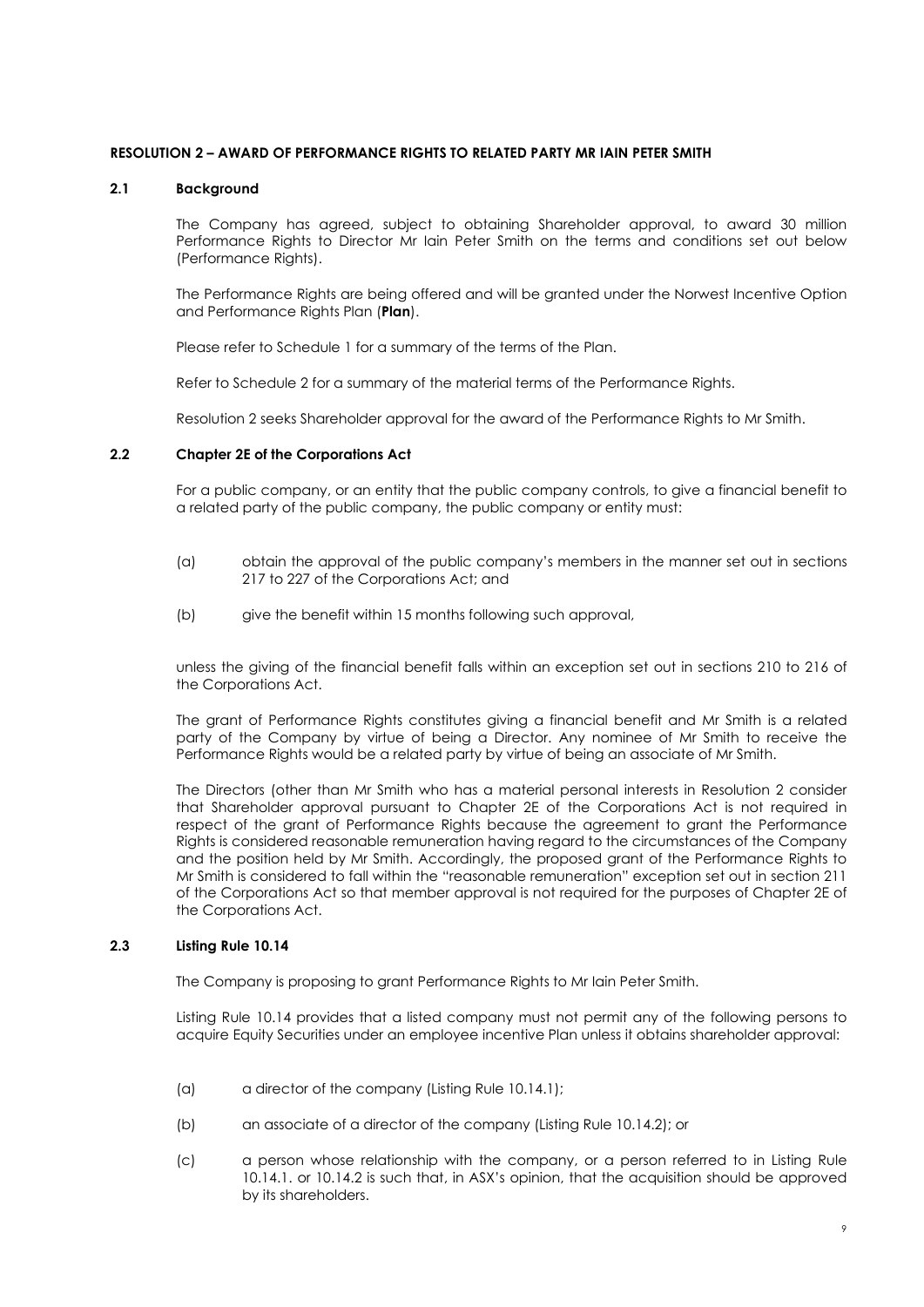As the grant of the Related Party Performance Rights under Resolution 2 involves the grant of securities to a Director of the Company (or his nominee), and therefore falls within Listing Rule 10.14.1 and 10.14.2, Shareholder approval pursuant to ASX Listing Rule 10.14 is required.

#### **2.4 Technical Information required by Listing Rule 14.1A**

If Resolution 2 is passed, the Company will be able to proceed with the grant of the Performance Rights under that Resolution.

If the Resolution is not passed, the Company will not be able to grant the Performance Rights the subject of the Resolution.

#### **2.5 Technical Information required by Listing Rule 10.15**

Pursuant to and in accordance with Listing Rule 10.15, the following information is provided in relation to Resolution 2:

- (a) the Performance Rights are to be granted to Mr Smith (or his permitted nominee), who falls within Listing Rule 10.14.1 by virtue of being a Director;
- (b) any nominee of Mr Smith's to receive the Performance Rights instead of Mr Smith directly would fall within Listing Rule 10.14.2, as Mr Smith's Associates.

#### (c) the current total remuneration package for Mr Smith is as follows:

| <b>Related Party</b> | <b>Shares</b> | Performance<br>Right <sup>1</sup> | Options <sup>2</sup> |
|----------------------|---------------|-----------------------------------|----------------------|
| Iain Peter Smith     |               | 30 million                        | 160 million          |

Notes:

- 1. Being the Performance Rights the subject of this Resolution 2.
- 2. Comprising 90,000,000 unlisted Options exercisable at \$0.0089 on or before 30 June 2026 and 70,000,000 unlisted Options exercisable at \$0.0341 each on or before 19 October 2025. All Options are vested other than 30,000,000 Options under the first set referred above which are to vest on 30 June 2022.
- (d) the remuneration from the Company to Mr Smith for the previous financial year and the proposed remuneration for the current financial year are set out below**:**

| <b>Related Party</b> | Current<br>Year | <b>Financial</b> | <b>Previous</b><br><b>Financial Year</b> |
|----------------------|-----------------|------------------|------------------------------------------|
| Iain Peter Smith     | \$468,550       |                  | \$381,000                                |

- (e) Mr Smith has previously been granted 160,000,000 Options as part of the Plan for no cash consideration comprising 90,000,000 unlisted Options exercisable at \$0.0089 on or before 30 June 2026 and 70,000,000 unlisted Options exercisable at \$0.0341 each on or before 19 October 2025;
- (f) each Performance Right will have a \$Nil exercise price and will vest upon certain conditions and milestones. Refer to Schedule 2 for a summary of the material terms and conditions of the Performance Rights;
- (g) Performance Rights are being issued as a long-term performance incentive and as part of Mr Smith's remuneration package to motivate and reward the performance of Mr Smith as a Director;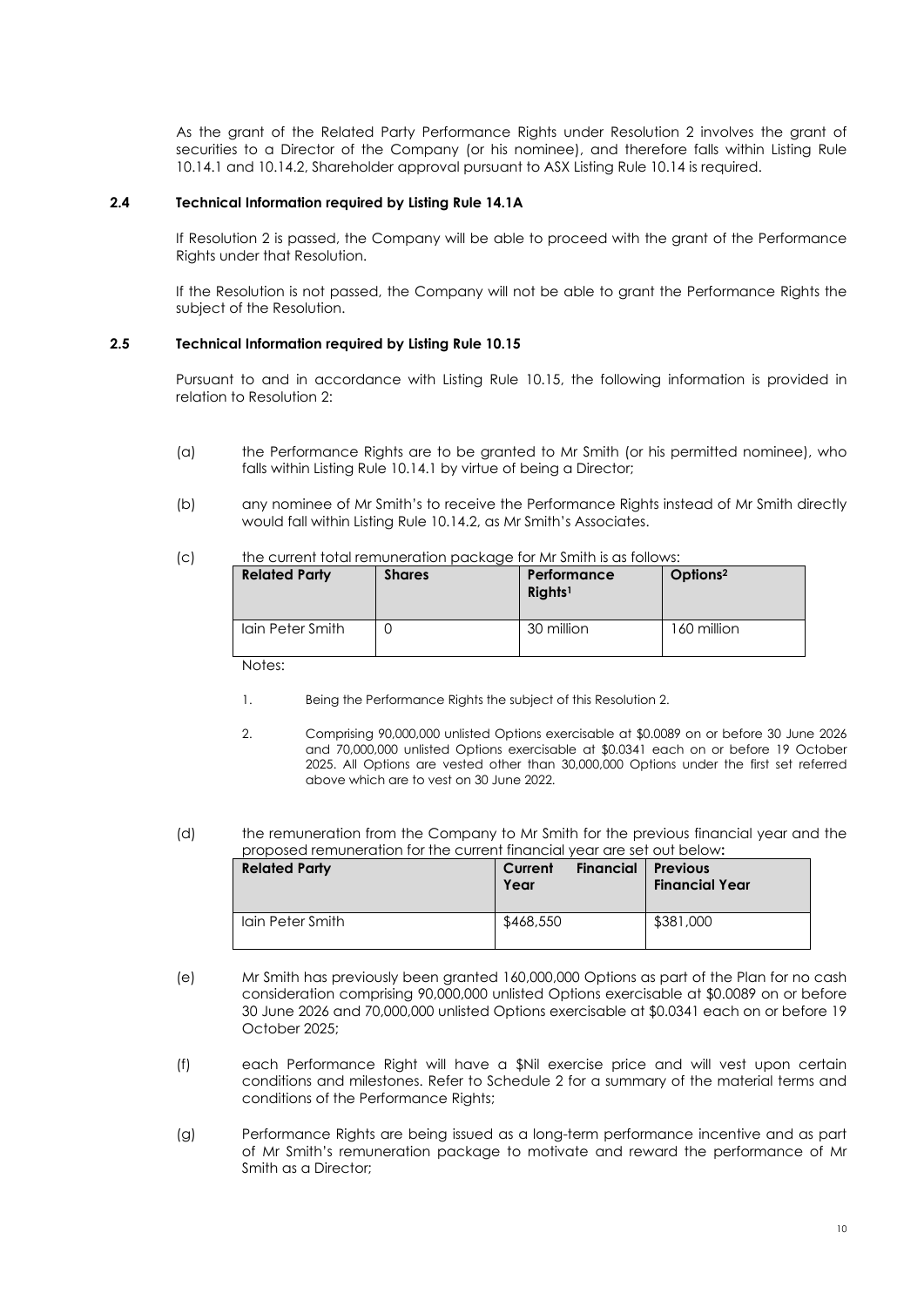- (h) the total of the fair value of the Performance Rights proposed to be granted, as determined on 20 April 2022, using the methodology set out in Schedule 2, is \$0.0074 per Performance Right, meaning the total value of the Performance Rights proposed to be granted is \$222,500;
- (i) the Performance Rights will be granted no later than 1 month after the date of the Meeting (or such later date to the extent permitted by any ASX waiver or modification of the Listing Rules);
- (j) a summary of the material terms of the Plan is provided in Schedule 1;
- (k) there is no loan being provided to Mr Smith in respect of the Performance Rights;
- (l) details of any securities issued under the Plan will be published in the Company's annual report relating to the period in which they were issued, along with a statement that approval for the issue was obtained under Listing Rule 10.14; and
- (m) any additional persons covered by Listing Rule 10.14 who become entitled to participate in an issue of securities under the Plan after Resolution 2 is approved and who were not named in this Notice of Meeting will not participate until approval is obtained under that rule.

#### **2.6 Sections 200B and 200E of the Corporations Act**

Mr Smith occupies a managerial or executive office with the Company within the meaning of section 200AA of the Corporations Act.

Section 200B of the Corporations Act generally provides that, subject to specific exceptions, Shareholder approval is required for the giving of benefits to a person occupying a managerial or executive office with the Company in connection with their retirement from a managerial or executive office. The term 'benefits' is widely defined and may include the early vesting or acceleration of the Performance Rights or waiver of exercise or forfeiture conditions or performance hurdles.

The Plan, and the terms and conditions of grant of the Performance Rights under the Plan to Mr Smith, contain a number of provisions which may operate to entitle Mr Smith to an early vest of Performance Rights earlier and/or in different circumstances than might otherwise be the case in connection with their ceasing to hold a managerial or executive office with the Company. Some of the relevant provisions in the Plan (or terms and conditions) are subject to the Board exercising their discretion to allow such exercise (whether by waiving conditions of exercise or extending the period for exercise or otherwise).

Accordingly, the retirement benefit that may be given under the Plan is a waiver of exercise conditions in relation to Related Party Performance Rights in certain circumstances (or extension of time to vest Related Party Performance Rights) including upon termination of employment or office with the Company due to resignation, redundancy, retirement, permanent incapacity or death or where a takeover bid is made for the Shares in the Company, or a change of control event occurs.

The value of any such benefits which may be given to Mr Smith cannot presently be ascertained but matters, events and circumstances that will, or are likely to, affect the calculation of that value include:

- (a) the number of Performance Rights held by the Related Party;
- (b) the number of Performance Rights that vest early;
- (c) the price of Shares on the ASX on the date of calculation;
- (d) the status of any vesting conditions or other conditions for the Performance Rights at the time of ceasing to hold a managerial or executive office with the; and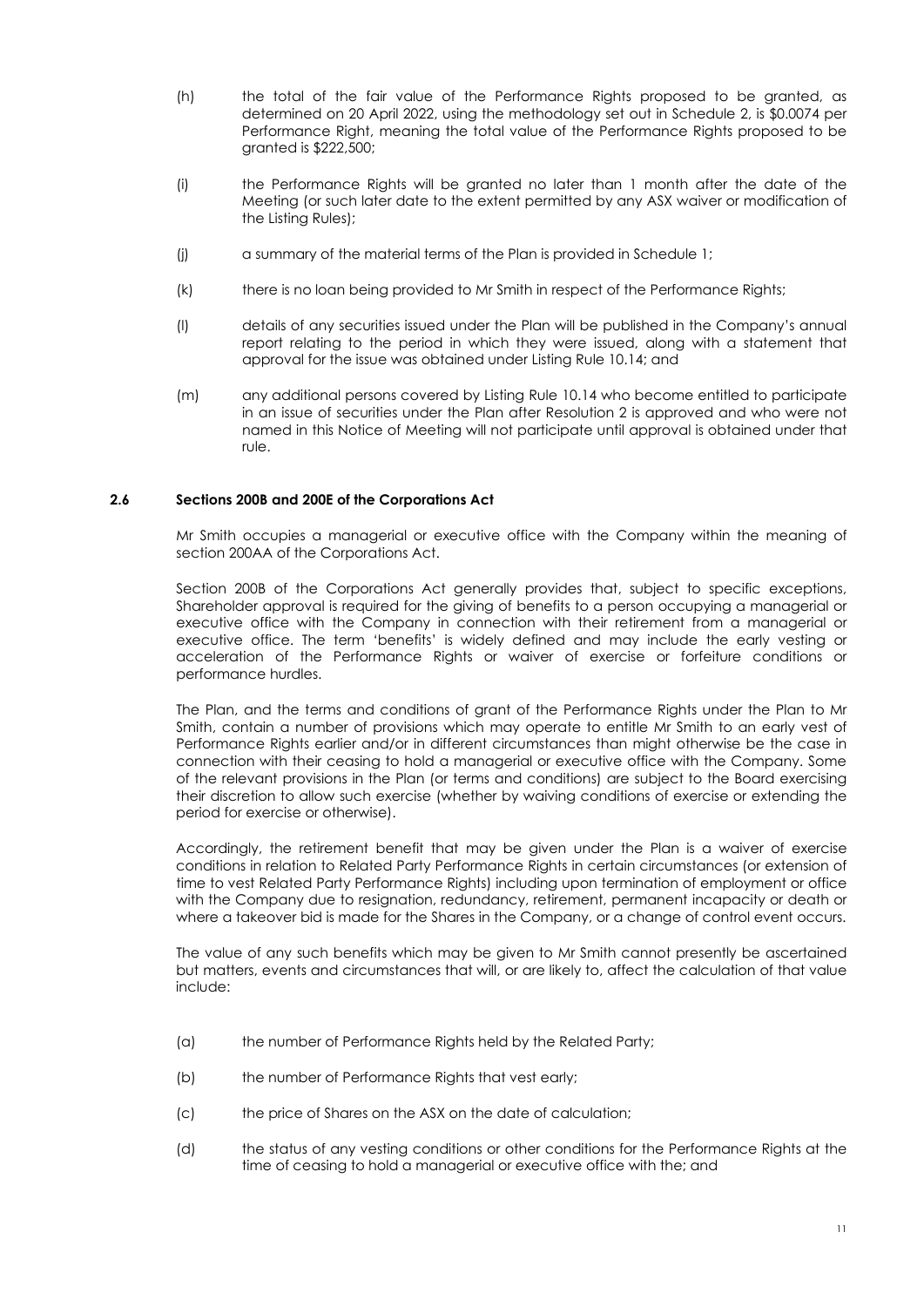(e) the Related Party's length of service and reasons for ceasing to hold a managerial or executive office with the Company.

Shareholder approval is sought under section 200E of the Corporations Act to the giving of any benefit to Mr Smith in connection with their future cessation of office or position with the Company under the terms of the Plan (or terms and conditions of grant) in relation to the Performance Rights, including as a result of any future exercise of a discretion by the Board under the terms of the Plan or the terms and conditions of the Performance Rights.

Mr Smith has advised that he has no current intention to resign from their positions with the Company.

#### **2.7 Further Details relating to the Financial Benefit**

Shareholders should note the further details as set out below relating to the financial benefit being provided to Mr Smith;

- (a) if all Performance Rights granted to Mr Smith vest and are exercised, a total of 30,000,000 Shares would be issued. This will increase the number of Shares on issue from 6,606,843,055 to 6,636,843,055 (assuming that no other Shares are issued in the meantime) with the effect that the shareholding of existing Shareholders would be diluted by an aggregate of 0.45%;
- (b) some details of the trading history of the Shares on ASX in the 12 months before the date of this Notice is set out below:

|         | Price     | Date          |
|---------|-----------|---------------|
| Highest | 4.9 cents | 24 March 2022 |
| Lowest  | 0.5 cents | 22 April 2021 |
| Last    | 3.3 cents | 20 April 2022 |

(c) the primary purpose of the grant of the Performance Rights to Mr Smith is to provide a performance linked incentive component in the remuneration package for Mr Smith to motivate and reward the performance of Mr Smith as a Director.

#### **2.8 Voting Prohibition – Section 200E of the Corporations Act**

In accordance with sections 200E(2A) and (2B) of the Corporations Act no votes on Resolution 2 may be cast by Mr Smith or any associate of Mr Smith. This restriction does not prevent Mr Smith or any of his associates from voting on the Resolution as proxy for another person which specifies how the proxy holder is to vote.

#### **2.9 Listing Rule 10.19**

Listing Rule 10.19 provides that, without the approval of shareholders, an entity must ensure that no officer of the entity or any of its child entities will be, or may be, entitled to termination benefits if the value of those benefits and the termination benefits that may become payable to all officers together exceed 5% of the equity interests of the entity as set out in the latest accounts given to the ASX under the Listing Rules.

Section 2.6 above notes that the Plan, and the terms and conditions of grant of Performance Rights under the Plan to Mr Smith contain a number of provisions which may constitute benefits for the purposes of section 200B of the Corporations Act. These provisions may also constitute termination benefits for the purposes of Listing Rule 10.19. As such, the Company is also seeking Shareholder approval for these benefits to be given.

If Shareholders approve Resolution 2, the value of the benefits will not be counted towards the 5% cap set out in Listing Rule 10.19.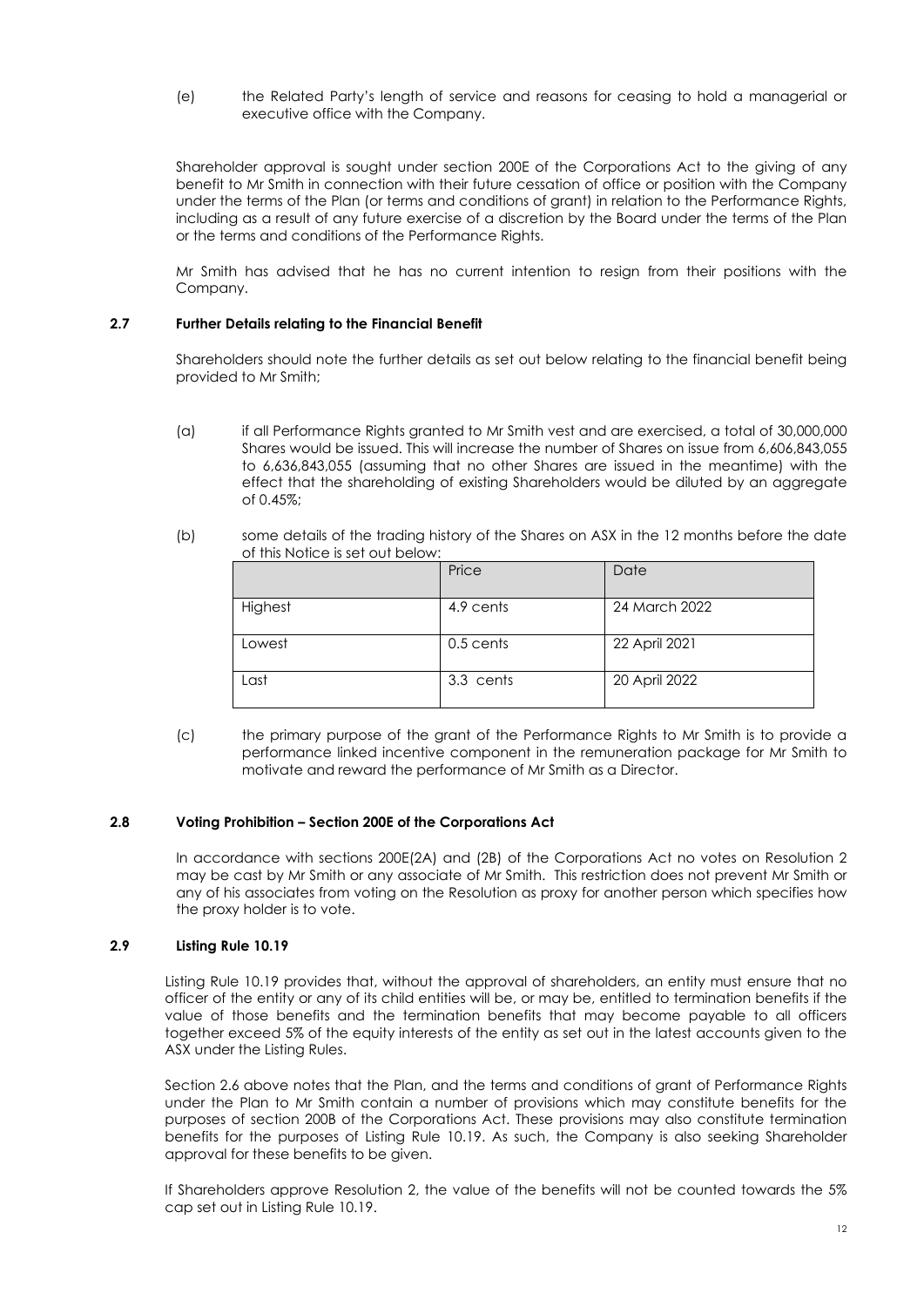### **GLOSSARY**

**\$** means Australian dollars.

**ASIC** means the Australian Securities and Investments Commission.

**ASX** means ASX Limited.

**ASX Listing Rules** means the Listing Rules of ASX.

**Award** has the meaning given in Schedule 1.

**Board** means the current board of directors of the Company.

**Business Day** means Monday to Friday inclusive, except New Year's Day, Good Friday, Easter Monday, Christmas Day, Boxing Day, and any other day that ASX declares is not a business day. **Chair** means the chair of the Meeting.

**Class Order** means ASIC Class Order 14/1000 as amended or replaced from time to time.

**Closely Related Party** of a member of the Key Management Personnel means:

- (a) a spouse or child of the member;
- (b) a child of the member's spouse;
- (c) a dependent of the member's spouse;
- (d) anyone else who is one of the member's family and may be expected to influence the member, or be influenced by the member, in the member's dealing with the entity;
- (e) a company the member controls; or

(f) a person prescribed by the Corporations Regulations 2001 (Cth).

**Company** or **NWE** means Norwest Energy NL (ACN 078 301 505).

**Constitution** means the Company's constitution.

**Corporations Act** means the Corporations Act 2001 (Cth).

**Directors** means the current directors of the Company.

**Eligible Participant** has the meaning given in Schedule 1.

**Explanatory Statement** means the explanatory statement accompanying the Notice.

**General Meeting** or **Meeting** means the meeting convened by this Notice.

**Group** means the Company and its subsidiaries.

**Group Company** means a company in the Group.

**Key Management Personnel** has the same meaning as in the accounting standards (as that term is defined in the Corporations Act) and broadly includes those persons having authority and responsibility for planning, directing and controlling the activities of the Company, or if the Company is part of a consolidated entity, directly or indirectly, including any director (whether executive or non-executive) of the Company or if the Company is part of a consolidated entity of an entity within the consolidated group.

**Notice** or **Notice of Meeting** means this notice of meeting including the Explanatory Statement and the Proxy Form.

**Option** means an option to acquire a Share.

**Participant** has the meaning given in Schedule 1.

**Performance Right** means a performance right issued under the Plan.

**Plan** or **Incentive Plan** means Norwest Incentive Option and Performance Rights Plan.

**Proxy Form** means the proxy form accompanying the Notice.

**Resolutions** means the resolutions set out in the Notice, or any one of them, as the context requires.

**Share** means a fully paid ordinary share in the capital of the Company.

**Shareholder** means a holder of a Share.

**VWAP** means volume weighted average price.

**WST** means Western Standard Time as observed in Perth, Western Australia.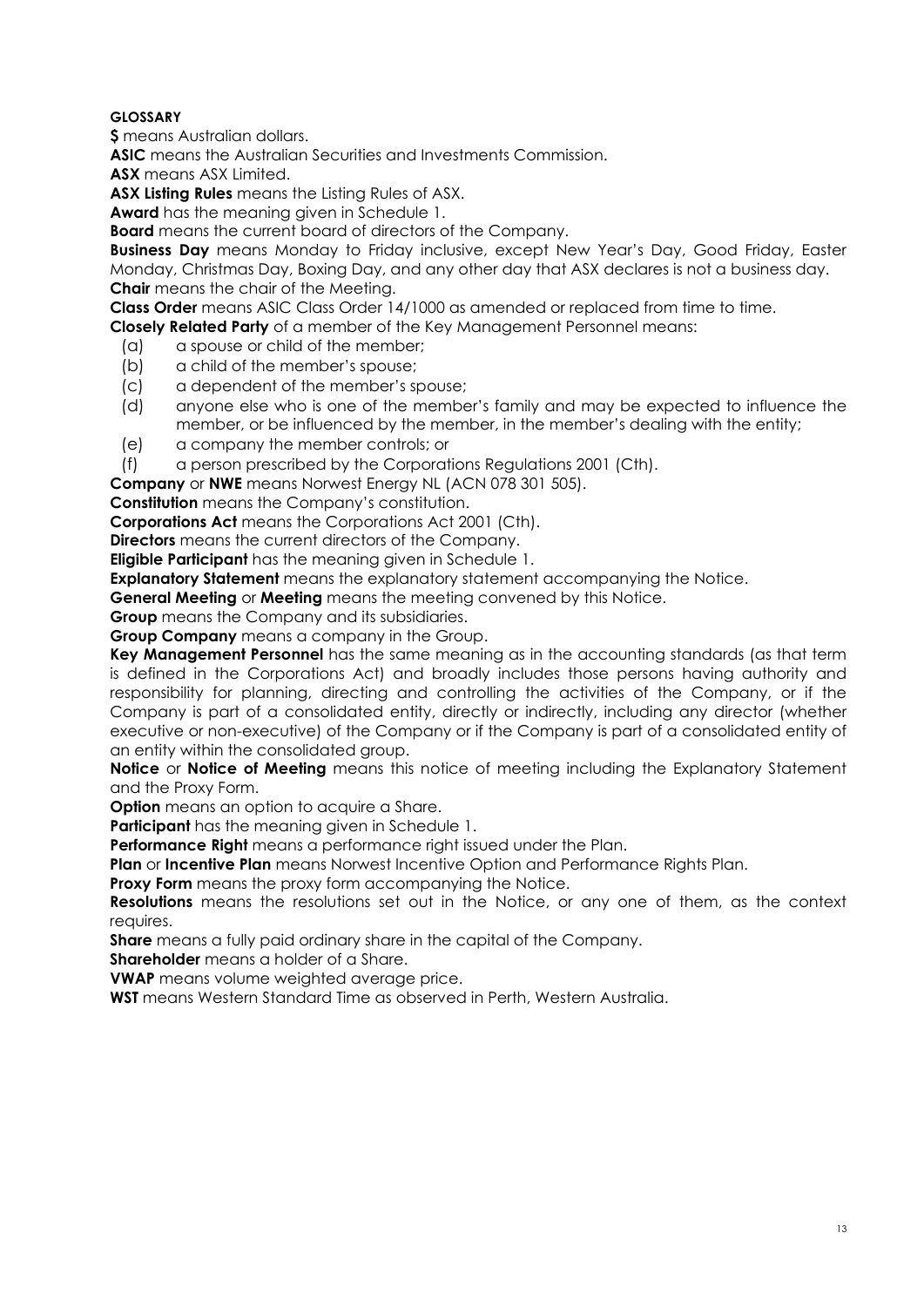#### **SCHEDULE 1 – SUMMARY O F T H E TERMS OF THE INCENTIVE PLAN**

The Board may, from time to time, in its absolute discretion, make a written invitation to any Eligible Participant to apply for Options or Performance Rights (together, **Awards**), upon the terms set out in the Incentive Plan and upon such additional terms and conditions as the Board determines.

#### **1 Eligibility**

The following persons are eligible to participate in the Scheme:

- (a) directors of any Group Company;<br>(b) full or part time employees of any
- full or part time employees of any Group Company;
- (c) casual employees of any Group Company working, or reasonably expected to work, approximately 40% or more of a comparable full time position;
- (d) contractors of any Group Company where the individual performing the work is working, or reasonably expected to work, approximately 40% or more of a comparable full-time position; and

a person who is to become one of the above,

(**Eligible Participant** or where issued Awards the **Participant**).

Subject to Board approval, an offer may be renounced by an Eligible Participant in favour of immediate family members, a company whose shareholders comprise only the eligible participant or immediate family members, or a corporate trustee of a self-managed superannuation fund in which the eligible participant is a director of the trustee (where issued awards, also a **Participant**).

#### **2 Offer and Application Form**

An invitation to apply for the issue of Awards under the Incentive Plan must be made by way of an offer document (**Offer Document**). At a minimum, the Offer Document must include the following information:

- (a) the maximum number of Awards that the Eligible Participant may apply for, or the formula for determining the number of Awards that may be applied for;
- (b) the maximum number of Shares that the Participant is entitled to be issued on the exercise of each Award or the formula for determining the maximum number of Shares;
- (c) the Option exercise price (**Exercise Price**) of any Options or the formula for determining the Option Exercise Price;
- (d) any applicable vesting conditions as determined by the Board in its discretion;
- (e) any restriction period the Board has resolved to apply to Shares issued on exercise of the Awards;
- (f) when Awards will expire (**Expiry Date**);
- (g) the date by which an Offer Document must be accepted (**Closing Date**);
- (h) any other terms and conditions applicable to the Awards; and
- (i) any other information required by law or the Corporations Act, the Class Order or the ASX Listing Rules or the considered by the Board to be relevant to the Awards or the Shares to be issued on the exercise of the Awards.

Where the Company needs to rely on ASIC Class Order 14/1000 as amended or replaced from time to time (**Class Oder**) in respect of an Offer, the Company must have reasonable grounds to believe, when making an Offer, that the number of Shares to be received on exercise of Awards offered under an Offer, when aggregated with the number of Shares issued or that may be issued as a result of offers made in reliance on the Class Order at any time during the previous 3 year period under an employee incentive Plan covered by the Class Order or under an ASIC exempt arrangement of a similar kind to an employee incentive Plan, will not exceed 5% of the total number of Shares on issue at the date of the Offer.

# **3 Terms of the Awards**<br>(a) **An Award**

- An Award is non-transferable other than in special circumstances with the consent of the Board (which may be withheld in its discretion).
- (b) Unless quoted on the ASX, each Award will be issued to an Eligible Participant under the Incentive Plan for no more than nominal consideration.
- (c) Each Award will entitle its holder to subscribe for and be issued, one fully paid ordinary share in the capital of the Company (upon vesting and exercise of that Award) unless the Plan or an applicable Offer otherwise provides.
- (d) Awards will not be listed for quotation on the ASX, unless the Offer provides otherwise. The Company will apply for official quotation of the Shares issued upon the exercise of any vested Awards.
- (e) A participant is not entitled to participate in or receive any dividend or other Shareholder benefits until its Awards have vested and been exercised and Shares have been allocated to the participant as a result of the exercise of those Awards.
- (f) There are no participating rights or entitlements inherent in the Awards and participants will not be entitled to participate in new issues of securities offered to Shareholders of the Company during the currency of Awards without exercising the Options or Performance Rights, except to the extent an Offer otherwise provides where permitted by the ASX Listing Rules.
- (g) Subdivision 83A-C of the *Income Tax Assessment Act 1997* (Cth) applies to the Awards except to the extent an Offer provides otherwise.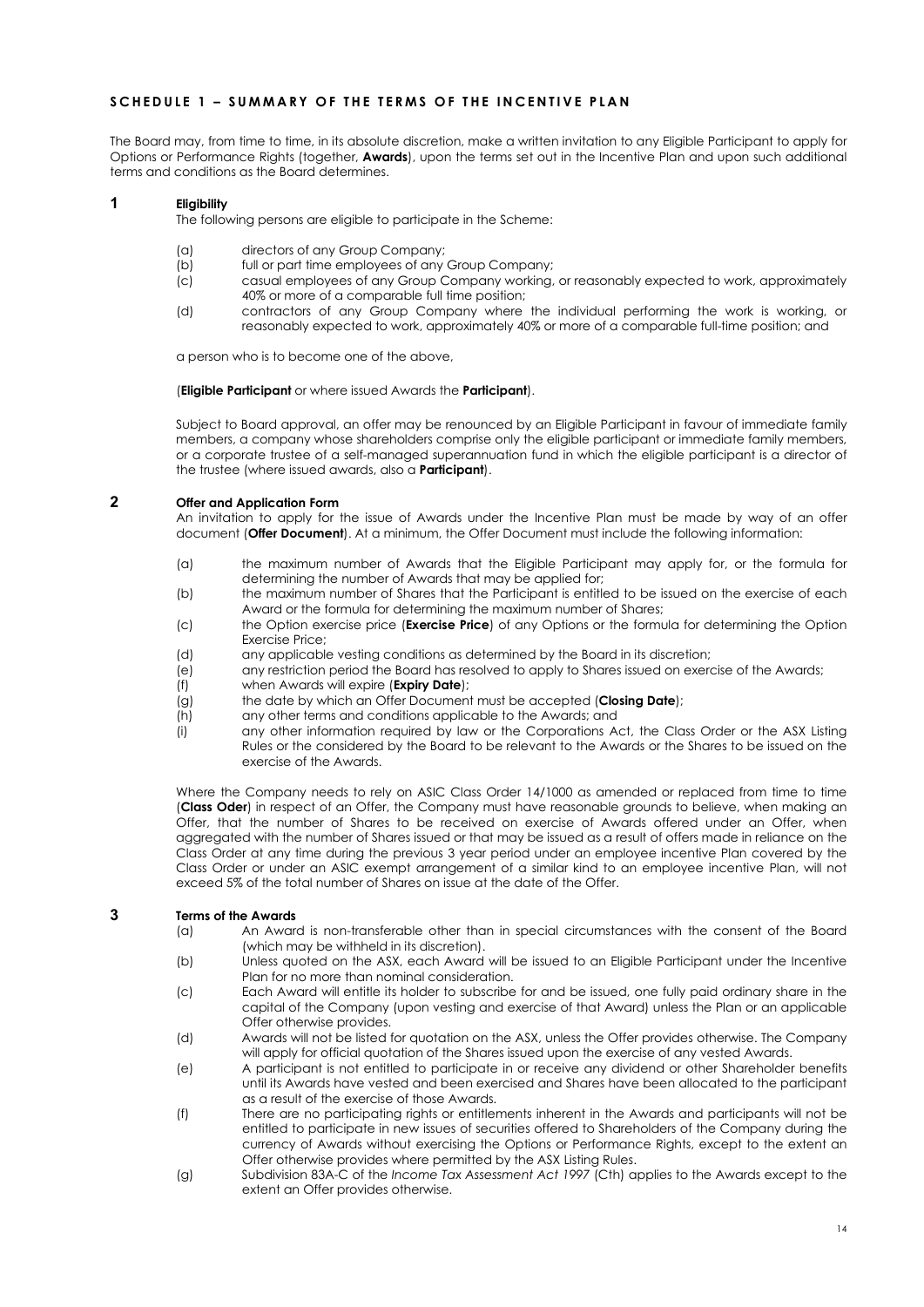- (h) There is no right to a change in the exercise price or in number of underlying Shares over which an Award can be exercised, except to the extent an Offer otherwise provides where permitted by the ASX Listing Rules.
- (i) In the event of a reorganisation of the capital of the Company, the Company may alter the rights of the holder of an Award to the extent necessary to comply with the ASX listing rules applying to reorganisations at the time of the reorganisation.
- (j) Following the issue of Shares following exercise of vested Awards, Participants will be entitled to exercise all rights of a Shareholder attaching to the Shares, subject to any disposal restrictions advised to the Participant.

# <span id="page-14-2"></span><span id="page-14-1"></span>**4 Vesting and Exercise of Awards**

- Vesting Conditions: Subject to clause [4\(b\)](#page-14-0) below, an Award issued under the Plan will not vest and be exercisable unless the vesting conditions (if any) attaching to that Award have been satisfied and the Board has notified the Eligible Participant of that fact within 10 Business Days of becoming aware that any vesting condition has been satisfied.
- <span id="page-14-0"></span>(b) **Vesting Condition Waiver**: Notwithstanding clause [3](#page-14-1)[\(a\)](#page-14-2) above, the Board may, in its absolute discretion, by written notice to an Eligible Participant, resolve to waive any of the vesting conditions applying to an Award. For clarity, the Board may in its discretion waive or reduce any vesting conditions after the time specified for satisfaction of those vesting conditions has passed.
- (c) **Exercise on Vesting**: A Participant (or their personal legal representative where applicable) may, subject to the terms of any Offer, exercise any vested Award at any time after the Board notifies that the Award Right has vested and before it lapses.

#### (d) **Cashless Exercise Facility**:

- (i) In respect of Options, the Board may, in its discretion, permit a Participant to exercise some or all of their Options by using the Cashless Exercise Facility. The Cashless Exercise Facility entitles a Participant to set-off the Option Exercise Price against the number of Shares which the Participant is entitled to receive upon exercise of the Participant's Options. By using the Cashless Exercise Facility, the Participant will receive Shares to the value of the surplus after the Option Exercise Price has been set-off.
- (ii) If a Participant elects to use the Cashless Exercise Facility, and its use is approved by the Board, the Participant will be issued or transferred that number of Shares (rounded up to the nearest whole number) equal to:
	- a) the aggregate total Market Value (as determined on the date the Options the subject of the Cashless Exercise Facility are exercised) of Shares that would otherwise be issued on exercise of the Options had all such Options been exercised for a cash Option Exercise Price;
	- b) less the aggregate total Option Exercise Price otherwise payable in respect of the vested Options exercised; and
	- c) divided by the Market Value of a Share as determined on the date the Options the subject of the Cashless Exercise Facility are exercised.
- (iii) If the Option Exercise Price otherwise payable in respect of the Options being exercised is the same or higher than the Market Value of Shares at the time of exercise, then a Participant will not be entitled to use the Cashless Exercise Facility.
- (e) **Cash Payment**: Subject to the Corporations Act, the ASX Listing Rules, the Plan and the terms of any Offer, where an Offer so provides, when all Vesting Conditions in respect of an Award have been satisfied or waived, the Board may, in its discretion, within 10 Business Days of receipt of a valid notice of exercise for vested Award, in lieu of issuing or transferring a Share to the Participant on exercise of the Award, pay the Participant or his or her personal representative (as the case may be) a cash payment for the Award exercised equal to the Market Value of a Share up to and including the date the Award was exercised, less, in respect of an Option, any Option Exercise Price. A vested Award automatically lapses upon payment of a Cash Payment in respect of the vested Award.

(f) **Lapsing of Awards**: An Award will lapse upon the earlier of:

- (i) the Board, in its discretion, resolving an Award lapses as a result of an unauthorised disposal of, or hedging of, the Award;
- (ii) a vesting condition not being satisfied or becoming incapable of satisfaction (and not being waived by the Board in its discretion);
- (iii) in respect of an unvested Award, the holder ceases to be an Eligible Participant and the Board does not exercise its discretion to vest the Award or allow it to remain unvested;
- (iv) in respect of a vested Award, a holder ceases to be an Eligible Participant and the Board, in its discretion, resolves that the Award must be exercised within one (1) month (or such later date as the Board determines) of the date the Relevant Person ceases to be an Eligible Participant, and the Award is not exercised within that period and the Board resolves, at its discretion, that the Award lapses as a result;
- (v) the Board deems that an Award lapses due to fraud, dishonesty or other improper behaviour of the holder/Eligible Participant under the rules of the Incentive Plan;
- (vi) in respect of an unvested Award, a winding up resolution or order is made, and the Award does not vest in accordance with rules of the Incentive Plan; and
- (vii) the Expiry Date of the Award.

# **5 Restrictions**

The Board may, in its discretion, determine at any time up until exercise of an Award, that a restriction period will apply to some or all of the Shares issued or transferred to a Participant on exercise of the Award (**Restricted Shares**), up to a maximum of fifteen (15) years from the Acquisition Date of the Award (**Restriction Period**).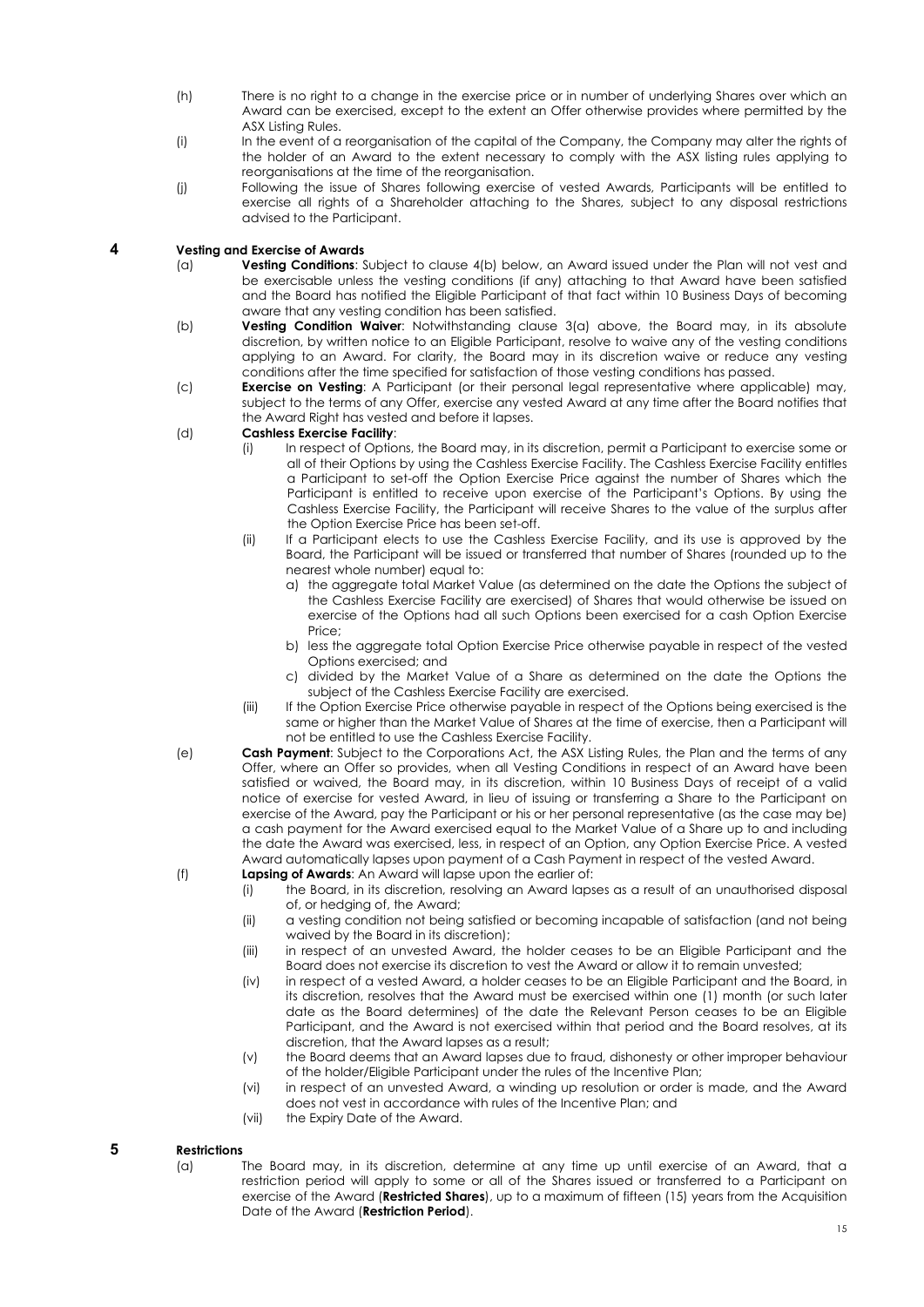- (b) The Board may, in its sole discretion, having regard to the circumstances at the time, waive a Restriction Period (other than where imposed by the ASX Listing Rules).
- (c) The Company may implement any procedure it considers appropriate to restrict a Participant from dealing with any Shares for as long as those Shares are subject to a Restriction Period.
- (d) Shares are deemed to be subject to a Restriction Period to the extent necessary to comply with any escrow restrictions imposed by the ASX Listing Rules.
- (e) The Participant agrees to execute a restriction agreement in relation to the Restricted Shares reflecting any Restriction Period applying to the Restricted Shares under the Plan or any escrow imposed by the ASX Listing Rules.
- (f) No issue or allocation of Awards and/or Shares will be made to the extent that it would contravene the Constitution, Listing Rules, the Corporations Act or any other applicable law.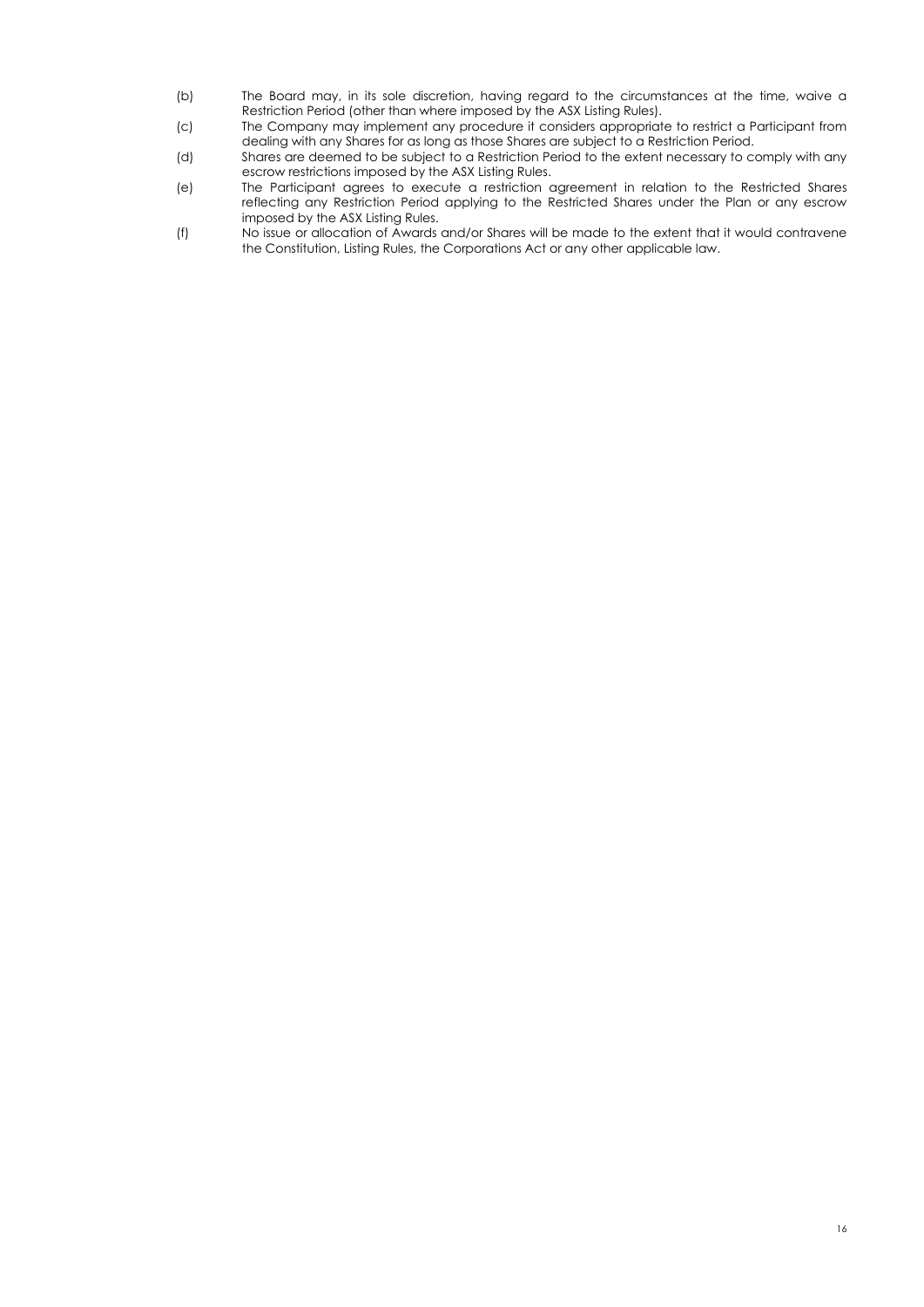#### **SCHEDUL E 2 – SUMMARY OF THE TERMS OF THE PERFORM A NCE RIGHTS**

The following is a summary of the key terms and conditions of the Performance Rights the subject of Resolution 2:

- 1. Number of Performance Rights: 30,000,000;
- 2. Grant Price: \$Nil cash consideration;
- 3. Exercise Price: \$Nil cash consideration;
- 4. Expiry Date: 5 Years from grant date of the Performance Rights;
- 5. Vesting Conditions:
	- a) 10,000,000 Performance Rights vesting on achieving an independently verified 2C contingent resource (plus any 2P reserves that are certified at that time) that exceeds 1.6Tcf recoverable gas (inc. condensate equivalent) for the Lockyer Deep gas discovery;
	- b) 10,000,000 performance rights on achieving a 30-day VWAP of the NWE share price of equal to or greater than 5.5 cents per share; and
	- c) 10,000,000 performance rights upon achieving a 30-day VWAP of the NWE share price of equal to or greater than 7.0 cents per share
- 6. Entitlement: once an Award is vested, on exercise the holder will be entitled to receive one Share for every Award exercised, subject to any adjustment made in accordance with the Plan. A cash payment is not available in lieu of exercise of the Performance Rights;
- 7. Additional terms: the grant of the Performance Rights is subject to the terms of the Plan, including the Company obtaining any necessary Shareholder approvals and Mr Iain Smith remaining an 'Eligible Participant' (as defined in the Plan) at the time the Performance Rights are to be granted;
- 8. Disposal restrictions: Shares issued on exercise of Awards, have disposal restrictions and can only be disposed of upon the earlier of the following:
	- a. upon Mr Iain Smith ceasing to be a Director of the Company; or
	- b. upon the occurrence of a 'Change of Control' (as defined in the Plan); or
	- c. 15 years from the date of grant of the Performance Rights.
- 9. General:
	- a. the Performance Rights do not entitle the holder to a return of capital, whether in a winding up, upon a reduction of capital or otherwise;
	- b. the Performance Rights do not entitle the holder to participate in the surplus profits or assets of the Company upon winding up;
	- c. the Performance Rights do not confer on the holder an entitlement to vote (except as otherwise required by law) or receive dividends; and
	- d. a Performance Right does not entitle a holder (in their capacity as a holder of a Performance Right) to participate in new issues of capital offered to holders of Shares such as bonus issues and entitlement issues.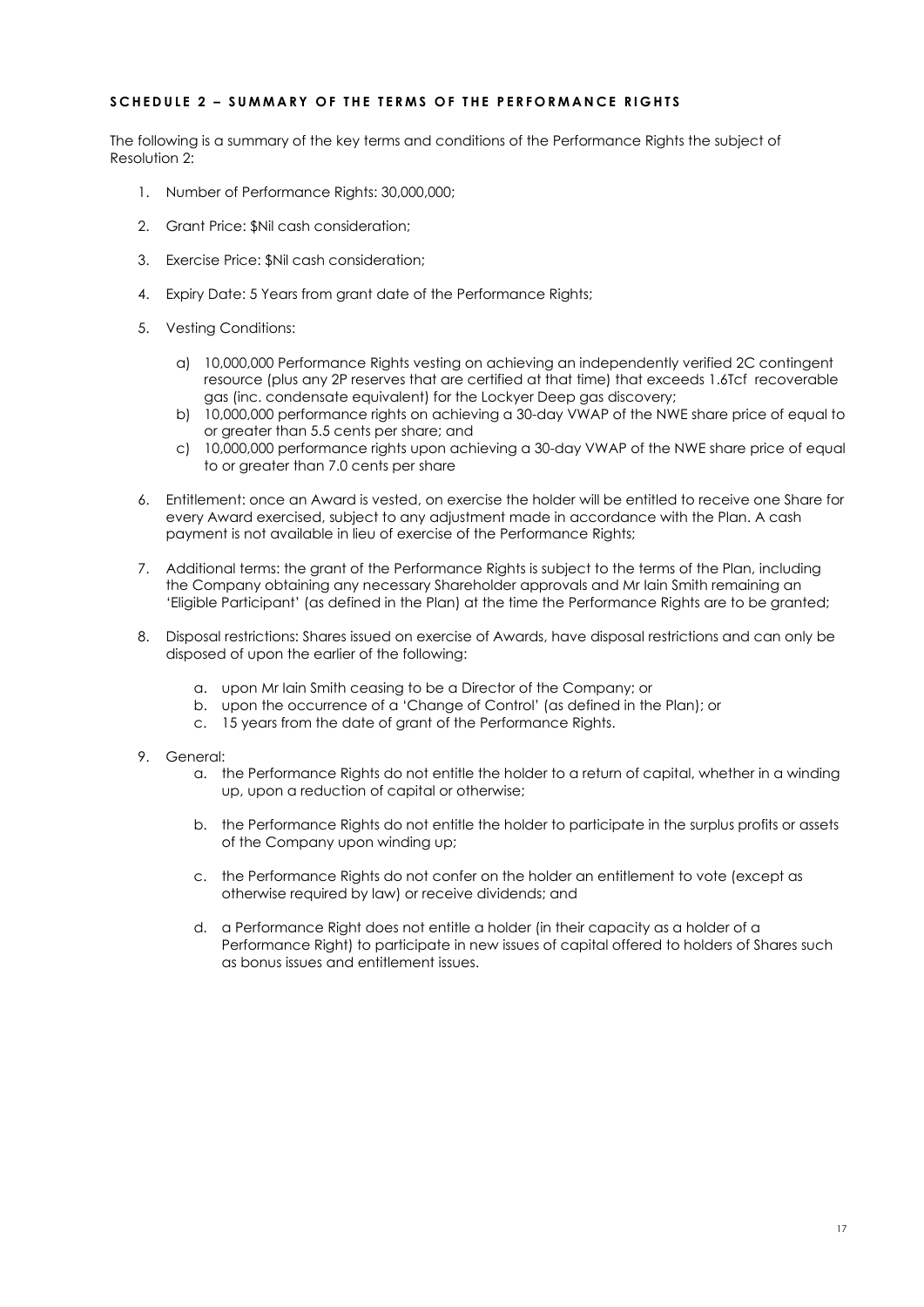### **SCHEDULE 3 - VALUATION OF THE PERFORMANCE RIGHTS**

The Rights were valued by internal management using the Black and Scholes valuation model together with an assessment of the probability of each of the conditions being achieved.

Summary of the Estimate of the Fair Value of the granted Rights is set out below:

| Tranche condition                                                                                                                                                                                                                                                           | <b>Number</b><br>Granted | <b>Black</b><br>and<br><b>Scholes</b><br>value<br><b>AUD</b> | Fair Value<br>of Rights<br><b>AUD</b> |
|-----------------------------------------------------------------------------------------------------------------------------------------------------------------------------------------------------------------------------------------------------------------------------|--------------------------|--------------------------------------------------------------|---------------------------------------|
| 10,000,000 Performance Rights vesting on achieving an<br>independently verified 2C contingent resource (plus any<br>2P reserves that are certified at that time) that exceeds<br>1.6Tcf recoverable gas (inc. condensate equivalent) for<br>the Lockyer Deep gas discovery; | 10,000,000               | 0.016                                                        | 80,000.00                             |
| 30-day VWAP of the NWE share price of equal to or<br>greater than 5.5 cents per share                                                                                                                                                                                       | 10,000,000               | 0.015                                                        | 112,500.00                            |
| 30-day VWAP of the NWE share price of equal to or<br>greater than 7.0 cents per share                                                                                                                                                                                       | 10,000,000               | 0.012                                                        | 30,000.00                             |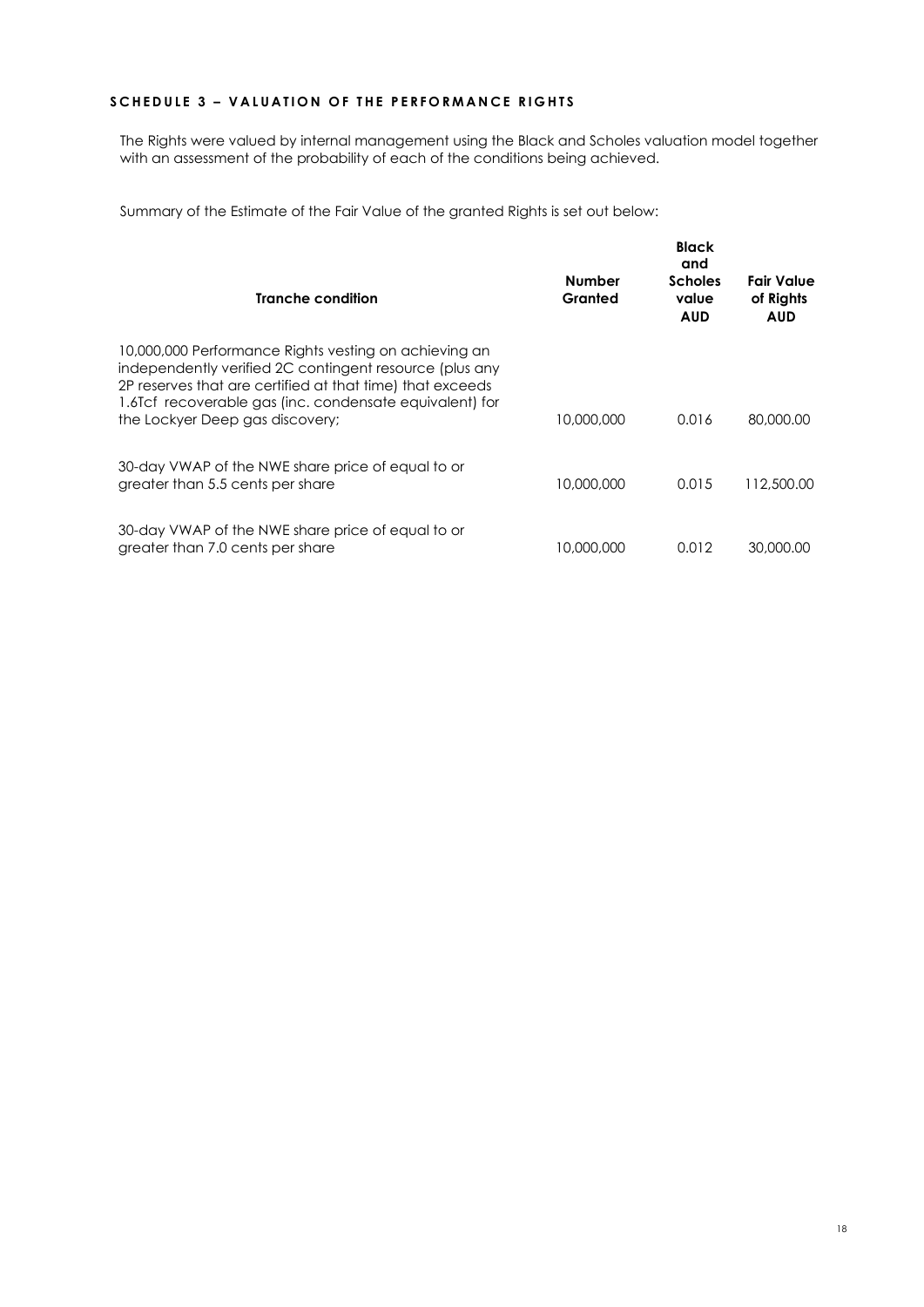

ABN 65 078 301 505

# **Need assistance?**

**Phone:**

**Online:**



1300 850 505 (within Australia) +61 3 9415 4000 (outside Australia)

www.investorcentre.com/contact



# **YOUR VOTE IS IMPORTANT**

For your proxy appointment to be effective it must be received by **2:00pm (AWST) on Sunday, 5 June 2022.**

# **Proxy Form**

### **How to Vote on Items of Business Lodge your Proxy Form:**

All your securities will be voted in accordance with your directions.

#### **APPOINTMENT OF PROXY**

**Voting 100% of your holding:** Direct your proxy how to vote by marking one of the boxes opposite each item of business. If you do not mark a box your proxy may vote or abstain as they choose (to the extent permitted by law). If you mark more than one box on an item your vote will be invalid on that item.

**Voting a portion of your holding:** Indicate a portion of your voting rights by inserting the percentage or number of securities you wish to vote in the For, Against or Abstain box or boxes. The sum of the votes cast must not exceed your voting entitlement or 100%.

**Appointing a second proxy:** You are entitled to appoint up to two proxies to attend the meeting and vote on a poll. If you appoint two proxies you must specify the percentage of votes or number of securities for each proxy, otherwise each proxy may exercise half of the votes. When appointing a second proxy write both names and the percentage of votes or number of securities for each in Step 1 overleaf.

**A proxy need not be a securityholder of the Company.**

#### **SIGNING INSTRUCTIONS FOR POSTAL FORMS**

**Individual:** Where the holding is in one name, the securityholder must sign.

**Joint Holding:** Where the holding is in more than one name, all of the securityholders should sign.

**Power of Attorney:** If you have not already lodged the Power of Attorney with the registry, please attach a certified photocopy of the Power of Attorney to this form when you return it.

**Companies:** Where the company has a Sole Director who is also the Sole Company Secretary, this form must be signed by that person. If the company (pursuant to section 204A of the Corporations Act 2001) does not have a Company Secretary, a Sole Director can also sign alone. Otherwise this form must be signed by a Director jointly with either another Director or a Company Secretary. Please sign in the appropriate place to indicate the office held. Delete titles as applicable.

#### **PARTICIPATING IN THE MEETING**

#### **Corporate Representative**

If a representative of a corporate securityholder or proxy is to participate in the meeting you will need to provide the appropriate "Appointment of Corporate Representative". A form may be obtained from Computershare or online at www.investorcentre.com/au and select "Printable Forms".

**XX**

**Online:**

### Lodge your vote online at

www.investorvote.com.au using your secure access information or use your mobile device to scan the personalised QR code.

Your secure access information is



**SRN/HIN: Control Number: 181044**

For Intermediary Online subscribers (custodians) go to www.intermediaryonline.com

**By Mail:**

Computershare Investor Services Pty Limited GPO Box 242 Melbourne VIC 3001 Australia

**By Fax:**

1800 783 447 within Australia or +61 3 9473 2555 outside Australia



**PLEASE NOTE:** For security reasons it is important that you keep your SRN/HIN confidential.

You may elect to receive meeting-related documents, or request a particular one, in electronic or physical form and may elect not to receive annual reports. To do so, contact Computershare.